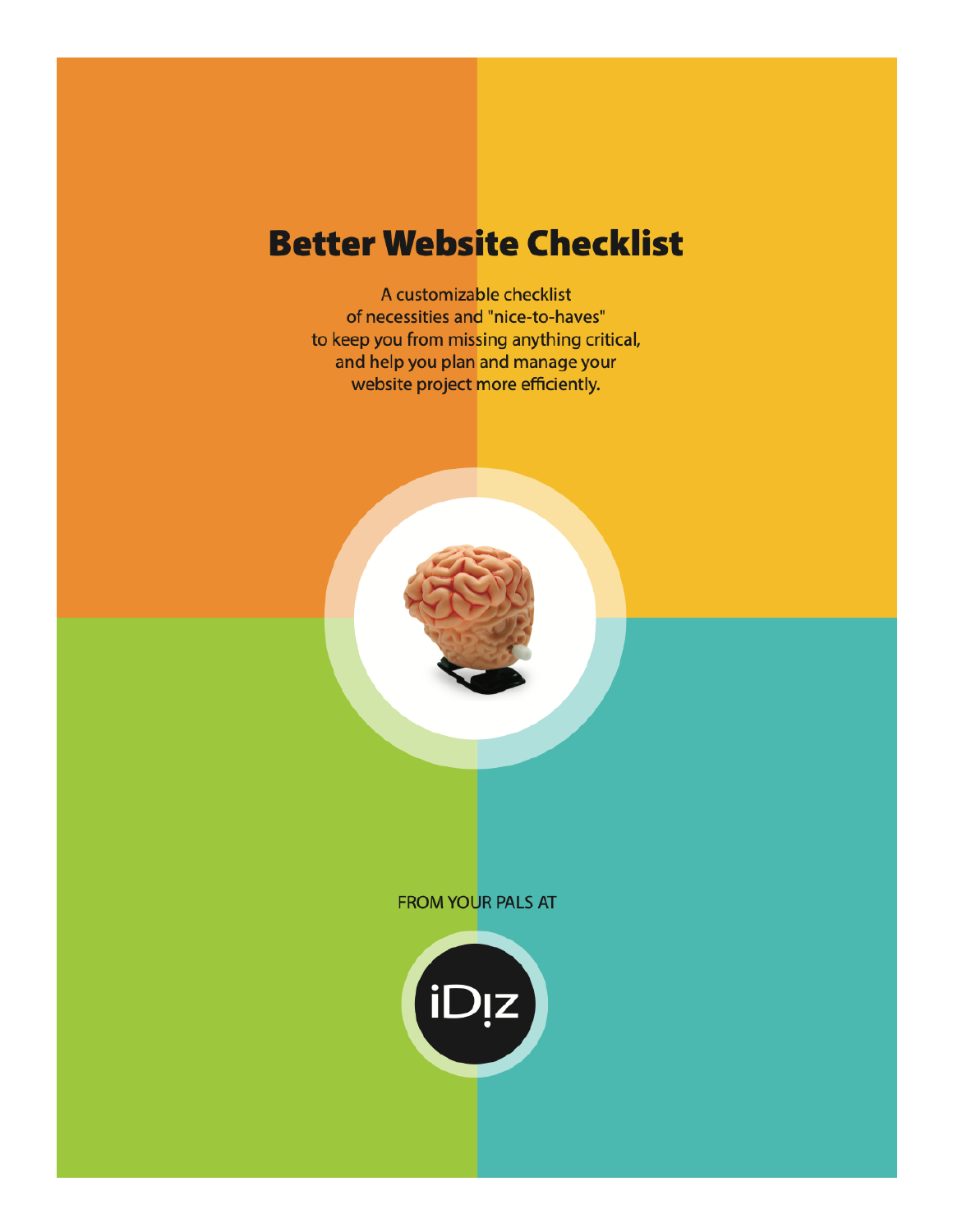## **Better Website Checklist**

#### Our new website must include:

- 1. Design/Creative/UX:
	- ❏ Mobile-first, touch-friendly, responsive design that works well on all devices
	- ❏ Accurately reflects CU brand; pushes our brand forward
	- ❏ Clear, simplified interface
	- ❏ ADA conformance/accessible at WCAG 2.0/2.1 AA standards
	- ❏ Effective, easy internal search
	- ❏ Thorough testing in a wide variety of devices/browsers
- 2. An established, well-supported CMS that is:
	- ❏ Extensible and expandable (plug-ins, custom development, etc.)
	- ❏ Not locked into or dependent on a specific vendor
	- ❏ Easy and fast to use for all regular tasks, including:
		- ❏ Creating a new page
		- ❏ Updating navigation
		- ❏ Duplicating pages and content
		- ❏ Updating page content (images and text)
		- ❏ Updating rate sheets
		- ❏ Managing promotional content
		- ❏ Adding landing pages
		- ❏ SEO management/optimization
		- ❏ Creating blog posts
		- ❏ Creating video and image galleries
		- ❏ Managing integrations (social media, landing pages, tracking, forms, etc.)
		- ❏ Advanced content such as accordions, graphs/charts, embedded HTML
- 3. Easy integration with a variety of third-party services, such as:
	- ❏ Online Banking
	- ❏ Calculators
	- ❏ Maps (Google Maps, locator service)
	- ❏ Analytics with event tracking
	- ❏ Loan and Membership Apps
	- ❏ Surveys, feedback
	- ❏ Social media/digital marketing
	- ❏ Custom code
- 4. Security and Hosting that includes:
	- ❏ Written, understandable security policies and processes
	- ❏ Monitored for nefarious activity, uptime, speed, and software updates
	- ❏ Hosted in a major, secured, fully staffed data center in the US
	- ❏ Daily backups with fast recovery process
	- ❏ Member data secured and separated from website data

*(continued)*